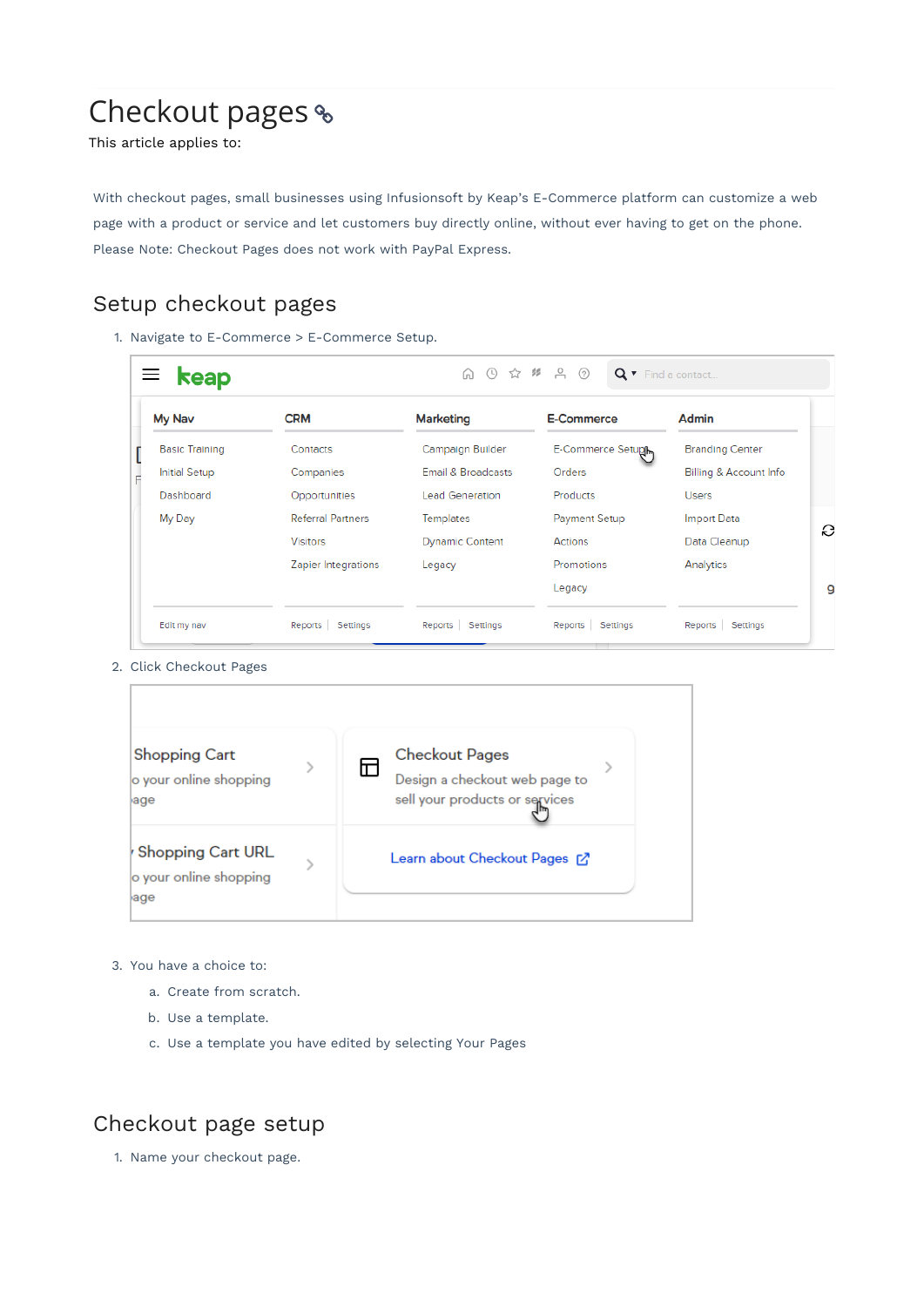| Name your landing page                                                                        |  |  |
|-----------------------------------------------------------------------------------------------|--|--|
| Your site visitors will see this so choose a name that represents your product or<br>company. |  |  |
| Landing page name<br>Summer special                                                           |  |  |
| ✔ Template name is valid<br><b>Continue</b>                                                   |  |  |

- 2. Design your page by editing the template or building from scratch
- 3. When you're finished building, click Continue

|                    | <b>5</b> Undo | Redo <sup>C</sup> | <sup>9</sup> Version history | Continue | 业 |
|--------------------|---------------|-------------------|------------------------------|----------|---|
|                    |               |                   |                              |          |   |
| ------------------ |               |                   |                              |          |   |
|                    |               |                   |                              |          |   |

4. Click Publish now



#### Template checkout button

If using a template, click the button that is already placed on the Checkout page to configure it.

# Configure checkout button

1. Enter a Name.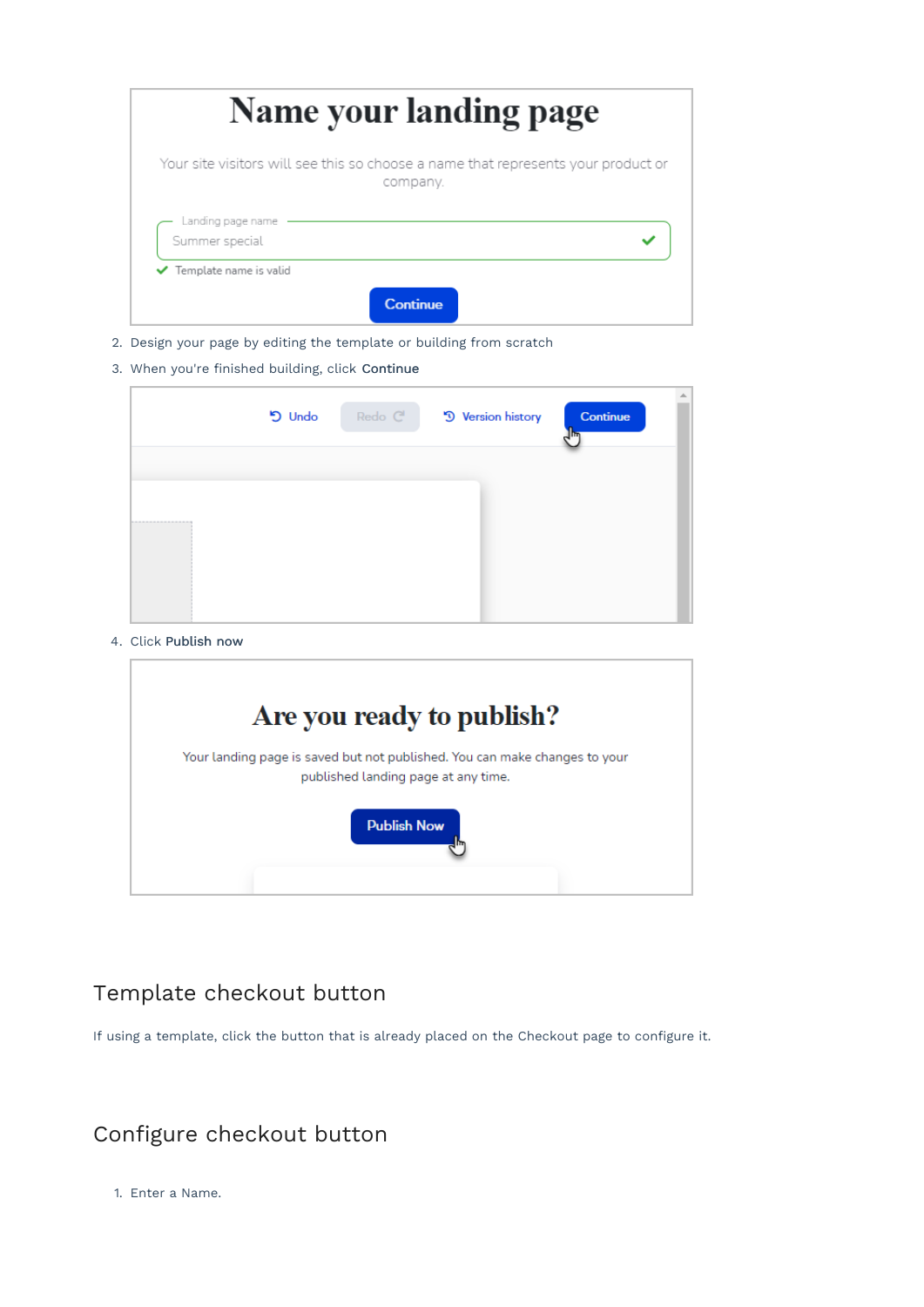2. From the Action drop down select Link to checkout.

| <b>×</b> Edit Button                  |  |
|---------------------------------------|--|
| Properties                            |  |
| Call to action<br>SUBSCRIBE TO YOUR ( |  |
| pick an action<br>Link to checkout    |  |

3. The purchase page will take some styling elements (logo and tagline) from your checkout page and apply them automatically. Currently, you cannot modify the purchase page.

| <b>NATURAL BEAUTY</b><br>TAGLINE HERE<br>Contact Information |                         |              |
|--------------------------------------------------------------|-------------------------|--------------|
|                                                              | <b>DESCRIPTION</b>      | <b>TOTAL</b> |
| Email*                                                       | Sample product          | \$1.00       |
|                                                              | Chlorine Tablets 6-pack | \$20.00      |
| Payment Method                                               | - Currency              |              |
| Name on card*                                                | <b>USD</b>              | ۰            |
|                                                              | <b>Amount due</b>       | \$21.00      |
| $\overline{\phantom{a}}$<br>Credit Card Number*              |                         |              |
| Exp Date*<br>$CVC*$<br>$ZIP*$                                |                         |              |
|                                                              |                         |              |
| <b>PAY NOW</b>                                               |                         |              |
|                                                              |                         |              |

## Checkout button

1. From the left menu, click Element, then drag the button element onto your page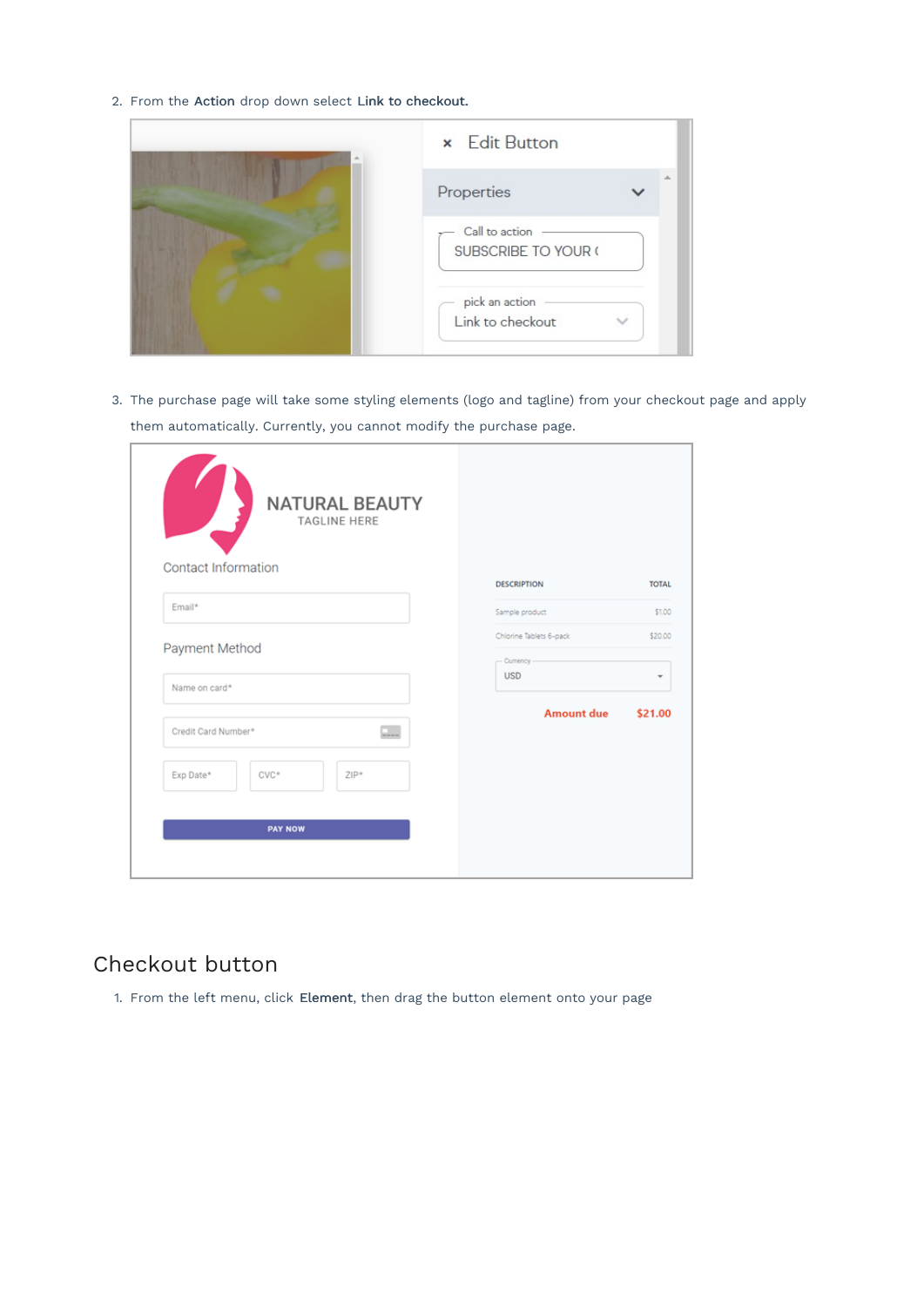

2. Click the button to configure it.

## Add products to checkout

1. Click Products.



2. Type the product name and select from the drop-down options.

Manage and create products through the checkout button

- 1. Click Manage Products.
- 2. Click Create new product.
- 3. Enter the product information
- 4. Click Save

## Checkout Settings - redirect visitor

After a successful purchase you can redirect your customer to a URL or a page in your funnel.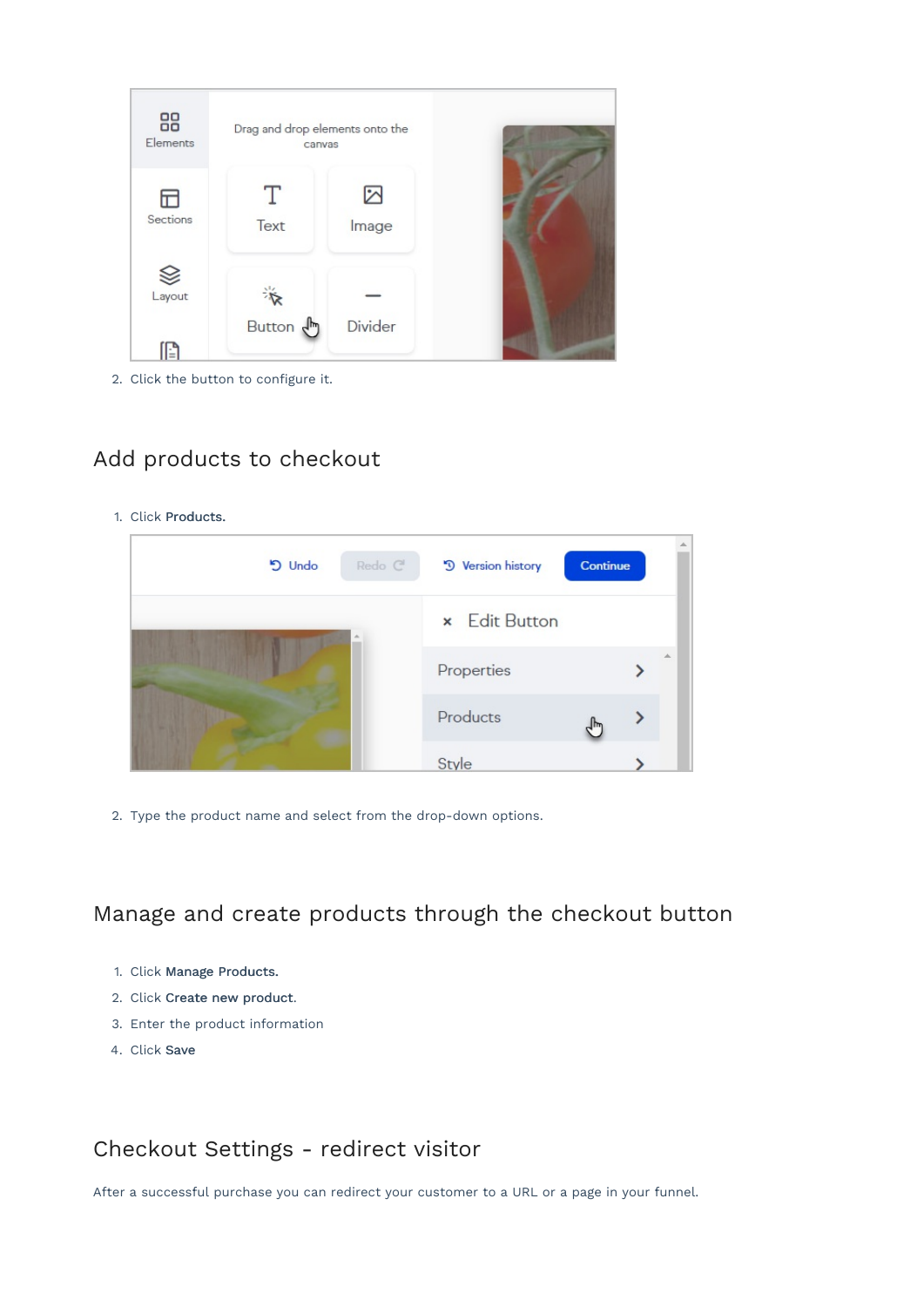- 1. Click Settings
- 2. Click Checkout Settings
- 3. Select the page from the drop-down.



#### Manage & edit your checkout pages

- 1. Navigate to E-Commerce > E-Commerce Setup.
- 2. Click Checkout Pages.
- 3. Click Your Pages.
- 4. Open the more menu and click Edit template.



5. Edit the page as needed and republish it when ready

# Add additional pages to your funnel

You can build funnels with up-selling and down-sell opportunities. Manage form redirects through the Checkout button Action drop down.